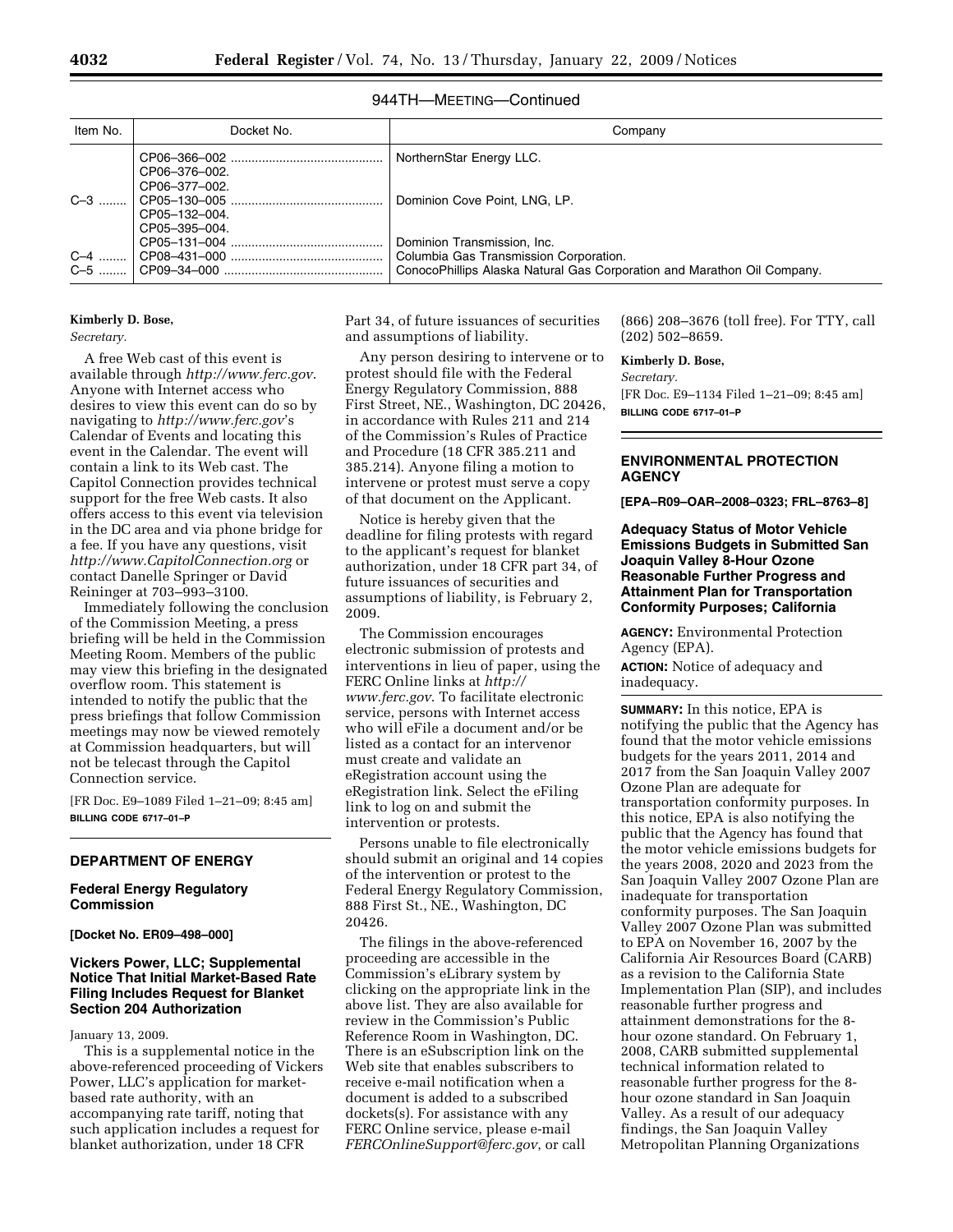and the U.S. Department of Transportation must use the adequate budgets, and cannot use the inadequate budgets, for future conformity determinations.

**DATES:** This finding is effective February 6, 2009.

#### **FOR FURTHER INFORMATION CONTACT:**

Karina O'Connor, U.S. EPA, Region IX, Air Division AIR–2, 75 Hawthorne Street, San Francisco, CA 94105–3901;

(775) 833–1276 or *oconnor.karina@epa.gov*.

# **SUPPLEMENTARY INFORMATION:**

Throughout this document, whenever "we," "us," or "our" is used, we mean EPA.

Today's notice is simply an announcement of a finding that we have already made. EPA Region IX sent a letter to CARB on January 8, 2009 stating that the motor vehicle emissions

### MOTOR VEHICLE EMISSION BUDGETS

[Summer planning tons per day]

budgets in the submitted San Joaquin Valley 2007 Ozone Plan, as supplemented by CARB on February 1, 2008, for the reasonable further progress (RFP) milestone years of 2011, 2014, 2017 are adequate. The finding is available at EPA's conformity Web site: *http://www.epa.gov/otaq/state resources/transconf/adequacy.htm*. The adequate motor vehicle emissions budgets are provided in the following table:

| Year                     | 2011 |          | 2014 |          | 2011 |      |
|--------------------------|------|----------|------|----------|------|------|
| County                   | voc: | $NO_{X}$ | VOC1 | $NO_{X}$ | VOC1 |      |
| Fresno                   | 15.5 | 47.9     | 12.9 | 37.2     | 11.1 | 29.1 |
| Kern (SJV)               | 15.7 | 79.4     | 13.5 | 64.1     | 11.6 | 49.5 |
| Kinas                    | 3.4  | 15.9     | 2.8  | 12.3     | 2.3  | 9.4  |
| Madera                   | 3.7  | 12.2     | 3.1  | 9.7      | 2.6  | 7.7  |
| Merced                   | 6.2  | 28.8     | 5.   | 22.3     | 4.2  | 17.1 |
|                          | 12.1 | 34.7     | 10.1 | 27.8     | 8.6  | 21.3 |
| ${\it Stanislaus}\,\,\\$ | 9.0  | 22.3     | 7.5  | 17.2     | 6.5  | 13.4 |
|                          | 9.2  | 20.9     |      | 16.6     | 6.7  | 13.1 |

<sup>1</sup> The plan uses a comparable State term, reactive organic gases (ROG).

Our letter dated January 8, 2009 also states that budgets for 2008, 2020, and 2023 are inadequate for transportation conformity purposes. The San Joaquin Valley 8-hour ozone plan does not show reasonable further progress for the year 2008. As a result, one of the transportation conformity rule's adequacy criteria is not met (40 CFR 93.118(e)(4)(iv)), and thus, the 2008 budget is inadequate. The State has

included additional on-road mobile source emissions reductions in the budgets for 2020 and 2023 from the 2007 State Strategy for the California SIP. The adequate budgets include no such reductions but rather reflect emissions reductions from CARB rules that have already been adopted. EPA has determined that the 2020 and 2023 budgets are inadequate because they include new emission reductions that

do not result from specific or enforceable control measures. As a result, three of the transportation conformity rule's adequacy criteria are not met (40 CFR 93.118(e)(4)(iii), (iv), and (v)) for these budgets. The inadequate motor vehicle emissions budgets are provided in the following table:

### INADEQUATE MOTOR VEHICLE EMISSION BUDGETS

[Summer planning tons per day]

| Year        | 2008 |          | 2020             |          |                  |      |
|-------------|------|----------|------------------|----------|------------------|------|
| County      | VOC1 | $NO_{X}$ | VOC <sup>1</sup> | $NO_{X}$ | VOC <sup>1</sup> |      |
| Fresno      | 18.6 | 58.5     | 8.0              | 16.9     | 7.8              | 15.7 |
| Kern (SJV)  | 18.1 | 93.9     | 8.5              | 28.4     | 8.1              | 24.8 |
| Kinas       | 3.9  | 18.3     |                  | 5.3      | .6،              | 4.7  |
| Madera      | 4.4  | 14.6     | ۱.9              | 4.8      | 1.9              | 4.5  |
| Merced      | 7.4  | 35.5     | 2.9              | 9.9      | 2.8              | 9.0  |
| San Joaquin | 13.9 | 40.0     | 6.3              | 12.7     | 6.3              | 11.9 |
| Stanislaus  | 10.5 | 26.7     | 4.9              | 8.0      | 4.6              |      |
| Tulare      | 10.5 | 23.4     | 5.2              | 8.4      | 4.8              | 7.4  |

1The plan uses a comparable State term, reactive organic gases (ROG).

Receipt of the motor vehicle emissions budgets in the San Joaquin Valley 2007 Ozone Plan was announced on EPA's transportation conformity Web site on April 18, 2008. We received comments in response to the adequacy review posting. The finding and the response to comments are available at EPA's transportation conformity Web

### site: *http://www.epa.gov/otaq/state resources/transconf/adequacy.htm*.

Transportation conformity is required by Clean Air Act section 176(c). EPA's conformity rule requires that transportation plans, transportation improvement programs, and projects conform to SIPs and establishes the criteria and procedures for determining

whether or not they do conform. Conformity to a SIP means that transportation activities will not produce new air quality violations, worsen existing violations, or delay timely attainment of the national ambient air quality standards.

The criteria by which we determine whether a SIP's motor vehicle emission